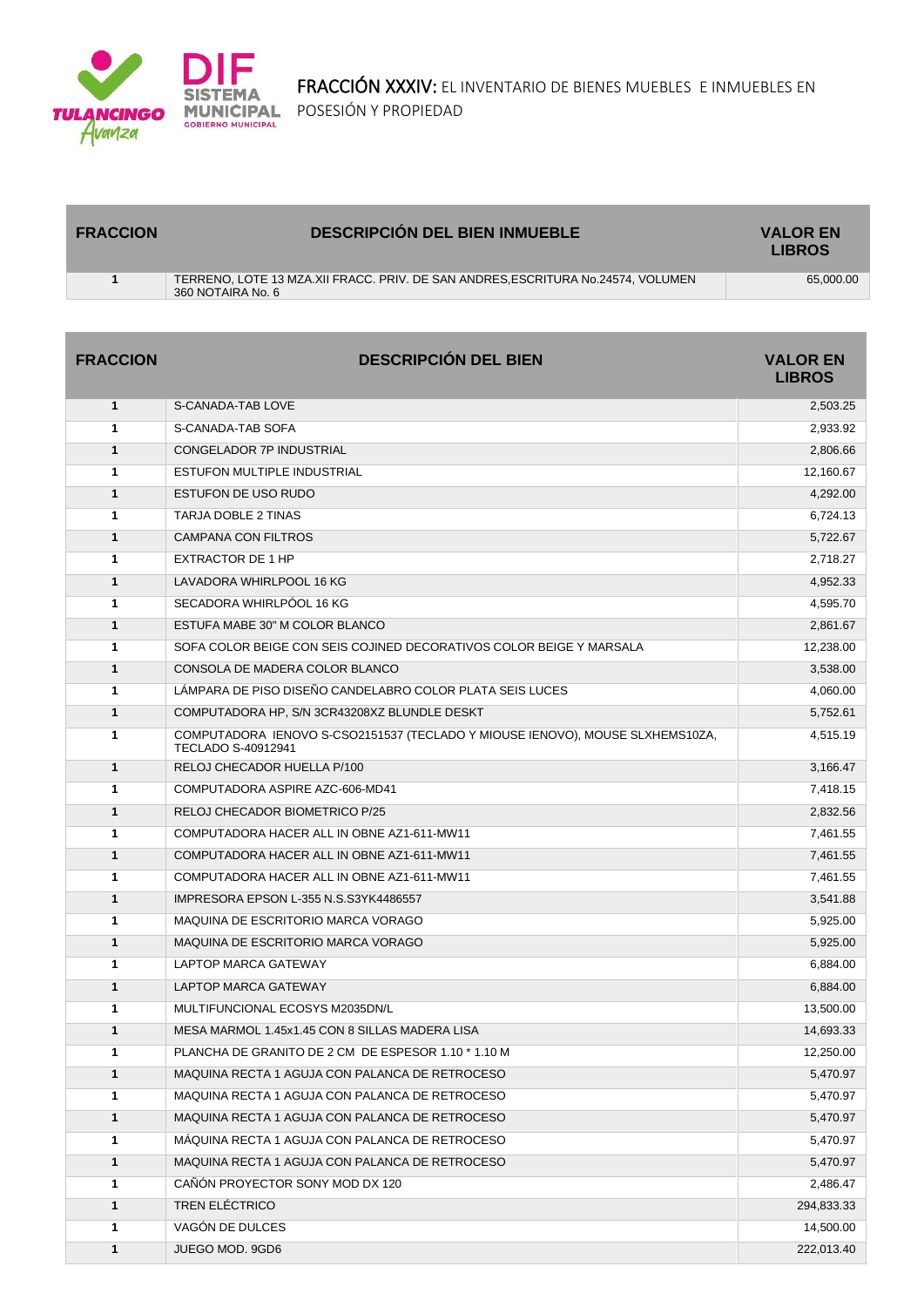| 1            | JUEGO MODELO MODULO KINDER                                                       | 92,507.10              |
|--------------|----------------------------------------------------------------------------------|------------------------|
| $\mathbf{1}$ | PRUEBA PSICOLOGICA WIPP                                                          | 2,491.67               |
| 1            | CAMA ELECTRICA EQUIPADA                                                          | 6,066.67               |
| $\mathbf{1}$ | COMPRESOR DYNAMIC 1 H.P.                                                         | 4,900.38               |
| 1            | UNIDAD DENTAL                                                                    | 17,333.33              |
| $\mathbf{1}$ | SET DE BOCCIA MARCA HAND LIFE                                                    | 9,153.85               |
| 1            | CABLE CONDUCTIVO DE 4 SALIDAS PARA EQUIPO COMBO MARCA CHATTANOOGA<br>MODELO 340  | 3,967.20               |
| 1            | ELECTROESTIMULADOR MARCA CURRET                                                  | 3,520.00               |
| 1            | ELECTROESTIMULADOR MARCA CURRET                                                  | 3,520.00               |
| $\mathbf{1}$ | AUTOMOVIL MARCA CHEVROLET MODELO 2018 SERIEMA6CA5CD9JT063717                     | 155,200.00             |
| 1            | CAMIONETA PILOT EXL 8 CILINDROS SERIE 5KBYF4854BB803540                          | 255,000.00             |
| $\mathbf{1}$ | <b>TRICICLETA</b>                                                                | 6,598.63               |
| 1            | AIRE ACONDICIONADO MIRAGE MOD. SMC1211X                                          | 3,328.80               |
| $\mathbf{1}$ | AIRE ACONDICIONADO MIRAGE MOD. SMC1211X                                          | 3,328.80               |
| 1            | TANQUE DE GAS ESTACIONARIO DE 300 LITROS COLOR BLANCO                            | 3,325.02               |
| $\mathbf{1}$ | ASPEL VERSION 5.6. WIN                                                           | 4,600.00               |
| 1            | SIMON NEGOCIOS 3 USUARIOS LOCALIDAD                                              | 10,387.80              |
| $\mathbf{1}$ | <b>LICENCIA INDETEC</b>                                                          | 25,000.00              |
| 1            | COMPUTADORA DESKTOP LENOVO, FACTURA No. POSE/36097255                            | 4,874.25               |
| $\mathbf{1}$ | MULTIFUNCIONAL BROTHER INKDCE-T300, FACUTA No. POSE/36097255                     | 3,199.20               |
| 1            | TOLDO CON PARDES ICACJ265938                                                     | 5,999.01               |
| $\mathbf{1}$ | CAFETERIA DE MADERA MOVIL F9CB1C5, E67D651D9                                     | 14,500.00              |
| 1            | COMPUTADORA HP TORRE 290-A000BLA SERIE CNC815247D FACTURA POSE/50632908          | 8,989.00               |
| $\mathbf{1}$ | LAVADORA WHIRLPOOL DE 17 KILOS, NEOCLASICA MODELO 8MWTW1701EQ                    | 6,190.00               |
| 1            | COMPUTADORA DESKTOP AIC HP 20-C401IA No. SERIE 8CC8450M38 FACTURA POSE/52848799  | 6,399.00               |
| $\mathbf{1}$ | COMPUTADORA DESKTOP HP TORRE 1CA83AA/1QD71AV No. SERIECNC82222MX                 | 7,199.00               |
|              | F.POSE/52869596                                                                  |                        |
| 1            | <b>INFLABLE ESCLA HULK MULTIBOX FACTUA AA29</b>                                  | 12,696.20              |
| $\mathbf{1}$ | INFLABLE ESCLA HULK MULTIBOX FACTURA AA22                                        | 12,696.20              |
| 1<br>6       | ANUNCIO<br>SOMBRILLA DE MALLA SONBRA VELARIAS FACTURA AAA1142E-0775-44F9         | 17,400.00<br>50,000.00 |
| 1            | COMPUTADORA ACER AC20-720MB FACTURA POSE/48654898                                |                        |
| $\mathbf{1}$ | COMPUTADORA DESKTOP HACER AC250720MB POSE/47139634                               | 8,499.0<br>8,499.00    |
| $\mathbf{2}$ | COLUMPLIO MUTIFUNCIONAL FACTURA A15618                                           | 55,868.81              |
| $\mathbf{1}$ | CAMARA FOTOGRAFICA MARCA NIKON D3500 CONTRAPIE                                   | 12,949.30              |
| 3            | VELARIA PARA FORO DEL PARQUE EL CARACOL                                          | 100,000.00             |
| 1            | EQUIPO DE COMBO CARE ELECTRO Y ULTRA PARA LA UNIDAD BASICA DE REHABILITACION     | 28,036.86              |
| 1            | MOTOCICLETA ITALIKA MODELO DT110191126A COLOR BLANCO No. SERIE 3SCPDTCE6K1002950 | 12,989.99              |
| 1            | SIMON NEGOCIOS 3 USUARIOS LOCALIDAD                                              | \$10,387.80            |
| 1            | NO BREAK BASICO                                                                  | \$2,390.00             |
| $\mathbf{1}$ | S-CANADA-TAB SILLON INDIVIDUAL                                                   | \$3,182.51             |
| 1            | DIRECTORIO EN ACRILICO CON CORTES DE VINIL Y CONECTORES A MURO                   | \$10,170.88            |
| 1            | ESCRITORIO SEMIEJECUTIVO COLOR PERAL CON NEGRO EN LAMINA                         | \$9,048.00             |
| 1            | SALA DIVANO SYMA GRIS/NEGRO JASPE                                                | \$2,983.00             |
| 1            | ACRÍLICO MISIÓN, VISIÓN                                                          | \$2,726.00             |
| 1            | PLACA DE RECONOCIMIENTO                                                          | \$2,436.00             |
| 1            | SILLA DE VISITA CROMADA                                                          | \$1,042.84             |
| 1            | SILLA DE VISITA CROMADA                                                          | \$1,042.84             |
| $\mathbf{1}$ | SILLA DE VISITA CROMADA                                                          | \$1,042.84             |
|              |                                                                                  |                        |
| 1            | SILLON DEMIEJECUTIVOCON BRAZOS GIRATORIO                                         | \$1,832.80             |
| 1            | <b>ESCRITORIO</b>                                                                | \$4,400.00             |
| 1            | LOCKER METALICO                                                                  | \$2,590.00             |
| 1            | CONJUNTO EJECUTIVO                                                               | \$12,000.00            |
| 1            | CONJUNTO SECRETARIAL CAOBA/NEGRO                                                 | \$8,587.99             |
| 1            | <b>ESCRITORIO EN MELAMINA</b>                                                    | \$5,950.00             |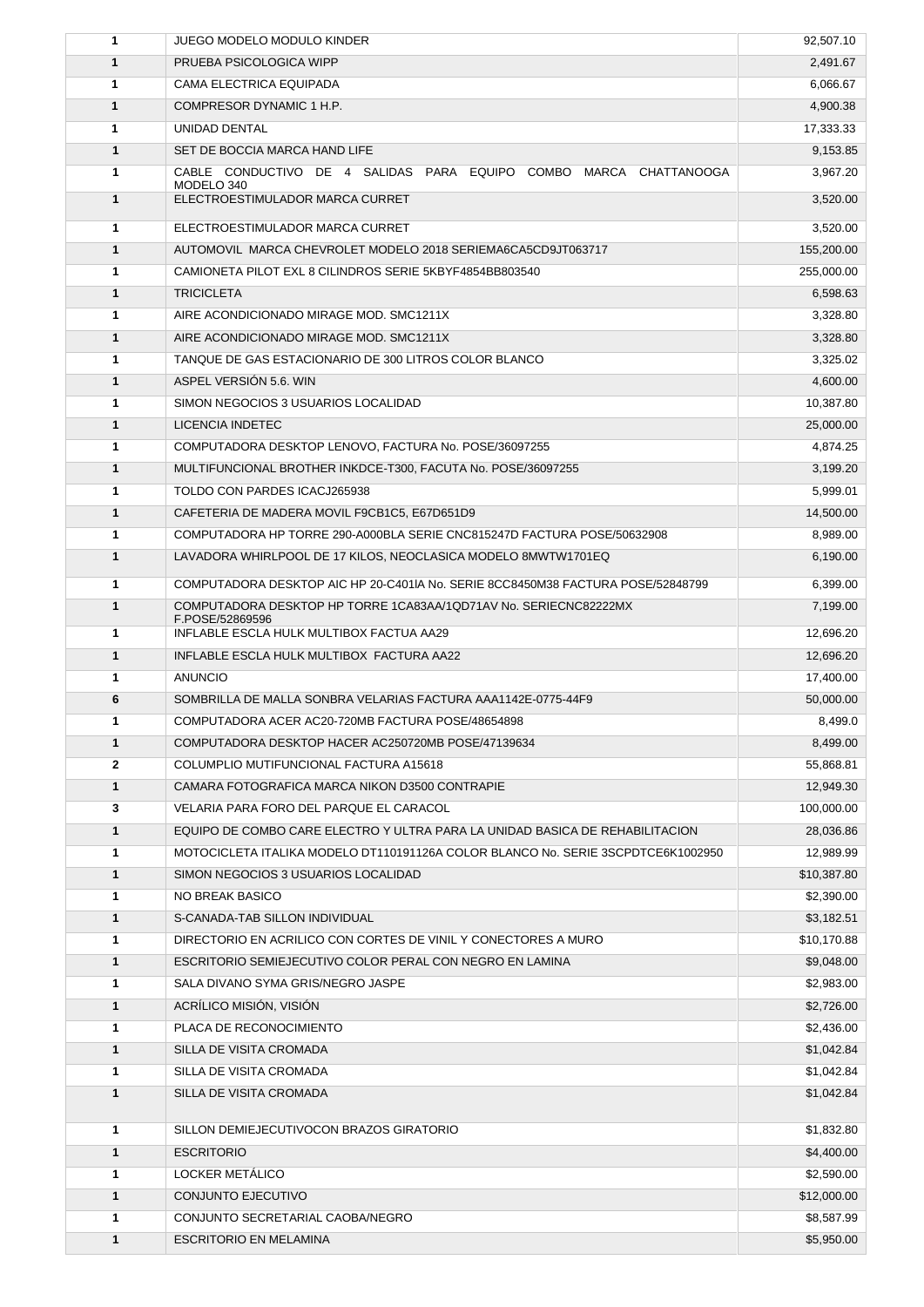| 1            | MESA DE JUNTAS REDONDA EN MELAMINA                                                               | \$3,950.00  |
|--------------|--------------------------------------------------------------------------------------------------|-------------|
| $\mathbf{1}$ | MESA DE JUNTAS REDONDA EN MELAMINA                                                               | \$3,950.00  |
| 1            | REFRIGERADOR DAEWOOD 11 PULGADAS                                                                 | \$3,700.00  |
| $\mathbf{1}$ | <b>HORNO DE PANIFICACION</b>                                                                     | \$5,232.50  |
| 1            | BATIDORA HAMILTON BEACH                                                                          | \$2,700.00  |
| $\mathbf{1}$ | EXTRACTOR DE JUGOS TURMIX                                                                        | \$2,290.00  |
| 1            | ASADOR DE CARNE TURMIX 201601                                                                    | \$3,500.00  |
| 1            | PARRILLA DE 3 QUEMADORES                                                                         | \$2,636.00  |
| 1            | <b>FRIBOBAR WHIRLPOOL GRIS</b>                                                                   | \$2,640.00  |
| $\mathbf{1}$ | <b>TOLDO CON PAREDES</b>                                                                         | \$5,999.01  |
| 1            | CAFETERIA DE MADERA MOVIL                                                                        | \$14,500.00 |
| $\mathbf{1}$ | CREPERA PARA CAFETERIA VAGON                                                                     | \$4,844.05  |
| 1            | MUEBLE PARA CAFETERIA COLOR CHOCOLATE                                                            | \$4,408.00  |
| $\mathbf{1}$ | <b>ANUNCIO</b>                                                                                   | \$17,400.00 |
| 1            | TOLDO CAFETERIA VAGÓN                                                                            | \$3,950.00  |
| 20           | SILLAS PLEGABLES FIESTA NEGRA                                                                    | \$4,640.00  |
| $\mathbf{1}$ | COMPUTADORA ATHLON SEMPRON                                                                       | \$6,800.00  |
| $\mathbf{1}$ | COMPUTADORA ENSAMBLADA                                                                           | \$7,800.00  |
| 1            | <b>IMPRESORA HP LASER JET P15</b>                                                                | \$3,250.00  |
| $\mathbf{1}$ | COMPUTADORA HP SERIE: MXX0                                                                       | \$7,250.00  |
| $\mathbf{1}$ | PC PRESARIO No. 3CR0200R68                                                                       | \$6,999.00  |
| $\mathbf{1}$ | PC PRESARIO No. 3CR01710FM                                                                       | \$6,999.00  |
| 1            | COMPUTADORA MARCA DESKTOP HP                                                                     | \$7,999.00  |
| $\mathbf{1}$ | COMPUTADORA AMD ALTONX2                                                                          | \$6,322.00  |
| 1            | COMPUTADORA ENSAMBLADA                                                                           | \$6,800.00  |
| 1            | COMPUTADORA ENSAMBLADA                                                                           | \$6,800.00  |
| $\mathbf{1}$ | COMPUTADORA ENSAMBLADA                                                                           | \$10,000.00 |
| $\mathbf{1}$ | LAPTOP HP G4-2260                                                                                | \$8,502.00  |
| 1            | COMPUTADORA CELERON 2.6 MONITOR, TECLADO, MOUSE 4 GIGAS CON TARJETA DE RED<br><b>INALAMBRICA</b> | \$7,272.04  |
| $\mathbf{1}$ | <b>IMPRESORA DE TICKET DE MATRIZ</b>                                                             | \$4,674.80  |
| 1            | COMPUTADORA LENOVO IDEACENTRE AIO C240                                                           | \$5,999.00  |
| $\mathbf{1}$ | DISCO DURO TOSHIBA 2TB CANVIO                                                                    | \$2,629.00  |
| 1            | RELOJ CHECADOR BIOMETRICO P/25                                                                   | \$3,999.00  |
| 1            | RELOJ CHECADOR BIOMETRICO P/25                                                                   | \$3,000.00  |
| 1            | MUTIFUNCIONAL EPSON L355                                                                         | \$3,299.00  |
| $\mathbf{1}$ | IMPRESORA EPSON L-355 N.S.S3YK4486557                                                            | \$3,750.00  |
| 1            | DESKTOP LENOVO C20-00, MOUSE OPTICO, TECLADO                                                     | \$4,874.25  |
| 1            | COMPUTADORA DESKTOP SLIMLINE HP 280-A0002LA                                                      | \$8,899.00  |
| 1            | MULTIFUNCIONAL CANON PIXMA G3100                                                                 | \$3,499.00  |
| 1            | DISCO DURO 2TB ADATA HV620                                                                       | \$2,999.00  |
| 1            | COMPUTADORA DESKOP HP AIO 22-B204LA                                                              | \$10,399.22 |
| $\mathbf{1}$ | MULTIFUNCIONAL CANON PIXMA G3100 KKSG1080                                                        | \$3,999.00  |
| 1            | DESKTOP ACERAC20720MB DKB6XAL00370                                                               | \$8,499.00  |
| 1            | DESKTOP ACERAC20720MB DQBSXAL003724005003000                                                     | \$8,499.00  |
| 1            | DESKTOPALLINONEHP20-C4011                                                                        | \$6,399.20  |
| 1            | <b>DISCO DURO</b>                                                                                | \$3,699.00  |
| 1            | <b>COMPUTADORA DEEL</b>                                                                          | \$3,364.00  |
| 1            | NO BREAK BASICO                                                                                  | \$1,276.00  |
| 1            | <b>DISCO DURO</b>                                                                                | \$800.01    |
| 1            | MULTIFUNCIONAL CANON PIXMA G3100                                                                 | \$3,999.00  |
| 1            | MULTIFUNCIONAL ECOSYS LZK5436411                                                                 | \$13,500.00 |
| $\mathbf{1}$ | IMPRESORA EC-LINE S-PM-520                                                                       | \$3,828.00  |
| 1            | COMPUTADORA ALLINONE ACER                                                                        | \$5,499.00  |
| 1            | MULTIFUNCIONAL L375                                                                              | \$3,499.00  |
| 1            | COMPUTADORA DESKTOP LENOVO                                                                       | \$5,999.00  |
| 1            | <b>IMPRESORA CANON PIXMA</b>                                                                     | \$2,299.00  |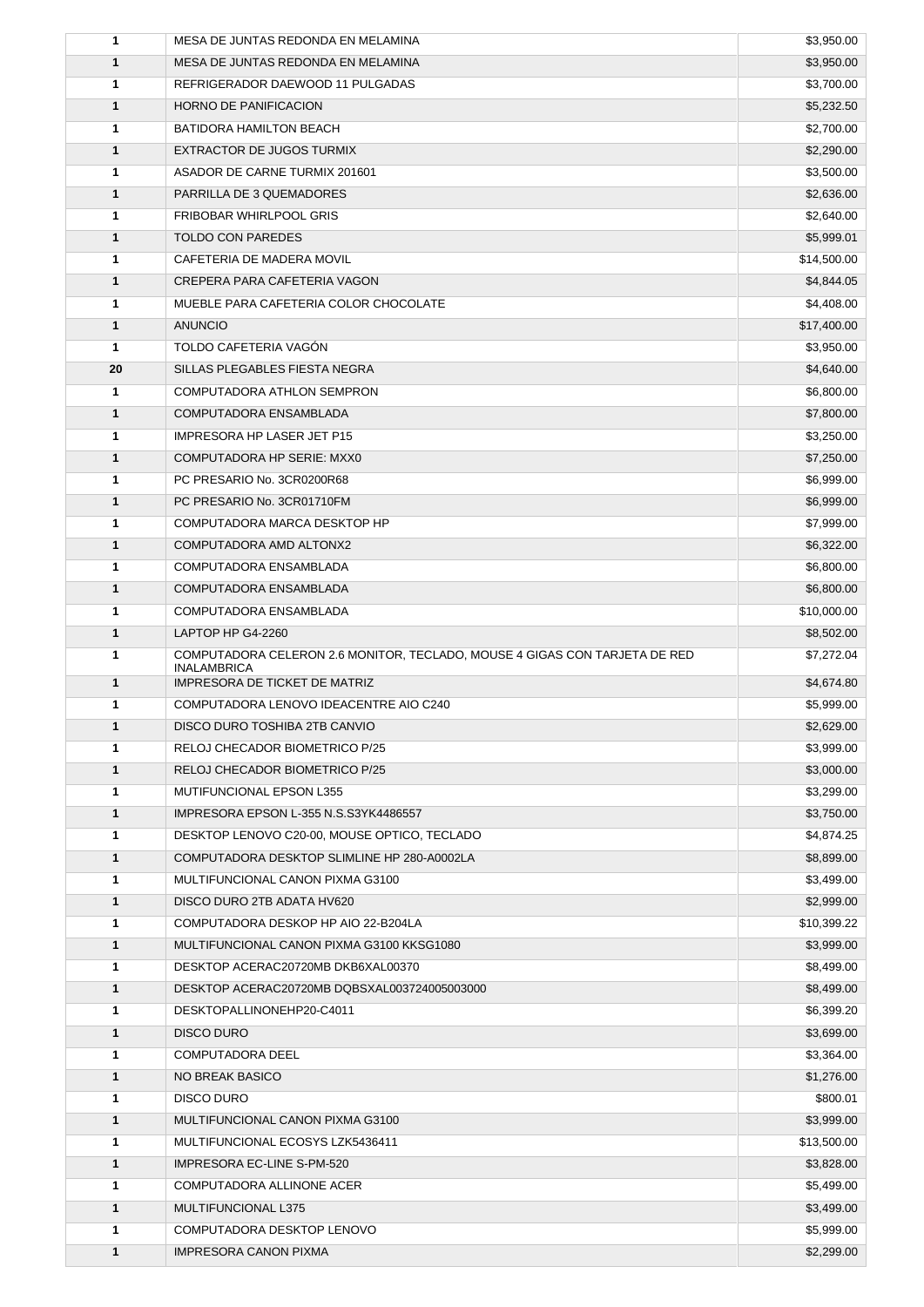| $\mathbf{1}$ | <b>DESKTOP LENOVO</b>                                                                                  | \$8,074.15   |
|--------------|--------------------------------------------------------------------------------------------------------|--------------|
| $\mathbf{1}$ | COMPUTADORA LENOVO                                                                                     | \$5,249.25   |
| 1            | COMPUTADORA LENOVO                                                                                     | \$5,249.25   |
| $\mathbf{1}$ | COMPUTADORA LENOVO AIO                                                                                 | \$11,624.25  |
| 1            | <b>IMPRESORA CANON PIXMA</b>                                                                           | \$2,299.00   |
| $\mathbf{1}$ | MULTIFUNCIONAL HP                                                                                      | \$2,999.00   |
| $\mathbf{1}$ | PUNTO DE VENTA                                                                                         | \$5,710.00   |
| 1            | SOFTWARE DE PUNTO DE VENTA                                                                             | \$2,300.00   |
| 1            | COMPUTADORA LENOVO                                                                                     | \$20,600.00  |
| $\mathbf{1}$ | <b>IMPRESORA EPSON MULTIFUNCIONAL</b>                                                                  | \$5,017.00   |
| $\mathbf{1}$ | COMPUTADORA C15 3A GENERACION                                                                          | 4,100.00     |
| $\mathbf{1}$ | COMPUTADORA C15 3A GENERACION                                                                          | \$4,100.00   |
| $\mathbf{1}$ | COMPUTADORA C15 3A GENERACION                                                                          | \$4,100.00   |
| $\mathbf{1}$ | COMPUTADORA C15 3A GENERACION                                                                          | 4,100.00     |
| 1            | COMPUTADORA C15 3ª GENERACIÓN                                                                          | 4,100.00     |
| $\mathbf{1}$ | COMPUTADORA C15 3A GENERACION                                                                          | \$4,100.00   |
| $\mathbf{1}$ | RELOJ CHECADOR PARA TARJETA                                                                            | \$3,680.00   |
| $\mathbf{1}$ | RELOJ CHECADOR PARA TARJETA                                                                            | \$3,680.00   |
| 1            | RELOJ CHECADOR PARA TARJETA                                                                            | \$ 3,680.00  |
| $\mathbf{1}$ | RELOJ CHECADOR PARA TARJETA                                                                            | \$3,680.00   |
| $\mathbf{1}$ | RELOJ CHECADOR TIME BOY-7                                                                              | \$3,885.85   |
| $\mathbf{1}$ | DECORACION Y ARTE VISUAL DE RECEPCION                                                                  | \$9,836.00   |
| $\mathbf{1}$ | CAFETERA INDUSTRIAL CAPRI C2                                                                           | \$7,294.72   |
| $\mathbf{1}$ | MOLINO PARA CAFÉ SR80 ROJO A220V                                                                       | \$6,742.79   |
| 1            | RELOJ CHECADOR DE HUELLA                                                                               | \$3,480.00   |
| $\mathbf{1}$ | RELOJ CHECADOR DE HUELLA                                                                               | \$3,480.00   |
| $\mathbf{1}$ | RELOJ CHECADOR DE HUELLA                                                                               | \$3,480.00   |
| 1            | RELOJ CHECADOR DE HUELLA                                                                               | \$3,480.00   |
| 1            | GUILLOTINA Y ENGARGOLADORA                                                                             | \$2,725.68   |
| $\mathbf{1}$ | MINIPRINTER TERMICA BLACK ECCO SAPI                                                                    | \$1,780.00   |
| 1            | <b>TINACO</b>                                                                                          | \$2,150.00   |
| 1            | PANTALLA LCD                                                                                           | \$7,773.78   |
| $\mathbf{1}$ | PANTALLA LCD                                                                                           | \$7,773.77   |
| 1            | <b>CIRCUITO CERRADO</b>                                                                                | \$7,760.00   |
| 1            | REPRODUCTOR DE DC PARA DJ CON USB DUAL                                                                 | \$9,143.58   |
| $\mathbf{1}$ | SET 4X144 LED RGB 45W + LIGTH STAND + BAG                                                              | \$7,706.00   |
| $\mathbf{1}$ | 2-WAY, BO-AMPED 15 ACTIVE SPEAKER, 400W CONTINUOS/800W PEAK, CLASS DE POWER,                           | \$9,257.94   |
| 1            | NEODYMIUM HF DRIVER.<br>18 ACTIBE SUB.600W CONTINUOS/1200W PEAK, CLASS D POWER, 18MM BIRCH PLY CABINET | \$6,501.02   |
| 1            | REGULADOR 2400VA 1920W 5 ETAPAS= +/- 5% V3U RACK                                                       | \$4,880.00   |
| $\mathbf{1}$ | MEZCLADORA MULTIPROPOSITO CON FX PARA SONIDO EN VIVO Y GRABACION                                       | \$5,590.64   |
| $\mathbf{1}$ | RADIOGRABADORA SONY MODELO DFD-RS60                                                                    | \$2,834.00   |
| $\mathbf{1}$ | MONO ESTRUCTURAL CON FOCOS DE LEDCON MED.2.5X4M                                                        | \$23,200.00  |
| 1            | PENDONES DE LED                                                                                        | \$29,000.00  |
| $\mathbf{1}$ | BAFLE AMPLIFICADOR FUSSION                                                                             | \$1,500.00   |
| 1            | BOCINAS DE AMBIENTACIÓN MARCA STEREM                                                                   | \$2,552.00   |
| $\mathbf{1}$ | <b>CAMARA DIGITAL SONY MEMORIA</b>                                                                     | \$2,698.00   |
| $\mathbf{1}$ | VIDEO CAMARA SAMSUNG                                                                                   | \$7,869.00   |
| $\mathbf{1}$ | KIT DE 2 CAMARAS                                                                                       | \$3,500.00   |
| 1            | CÁMARA FOTOGRAFICA                                                                                     | \$12,949.30  |
|              |                                                                                                        |              |
| $\mathbf{1}$ | REFLECTORES LED 10W 6500                                                                               | \$638.19     |
| $\mathbf{1}$ | JUEGO MODELO MODULO KINDER                                                                             | \$132,153.00 |
| $\mathbf{1}$ | JUEGO CANICAS DE MADERA                                                                                | \$4,884.00   |
| 1            | ROMPECABEZAS EN TROCIVEL 6 MM                                                                          | \$2,552.00   |
| $\mathbf{1}$ | TABLEROS PARA JUEGO DE CANICAS                                                                         | \$2,442.00   |
| $\mathbf{1}$ | HECHURA DE JUEGO DE GATO                                                                               | \$2,442.00   |
| 1            | JUEGO JENGA GIGANTE DE 45 PIEZAS                                                                       | \$22,080.00  |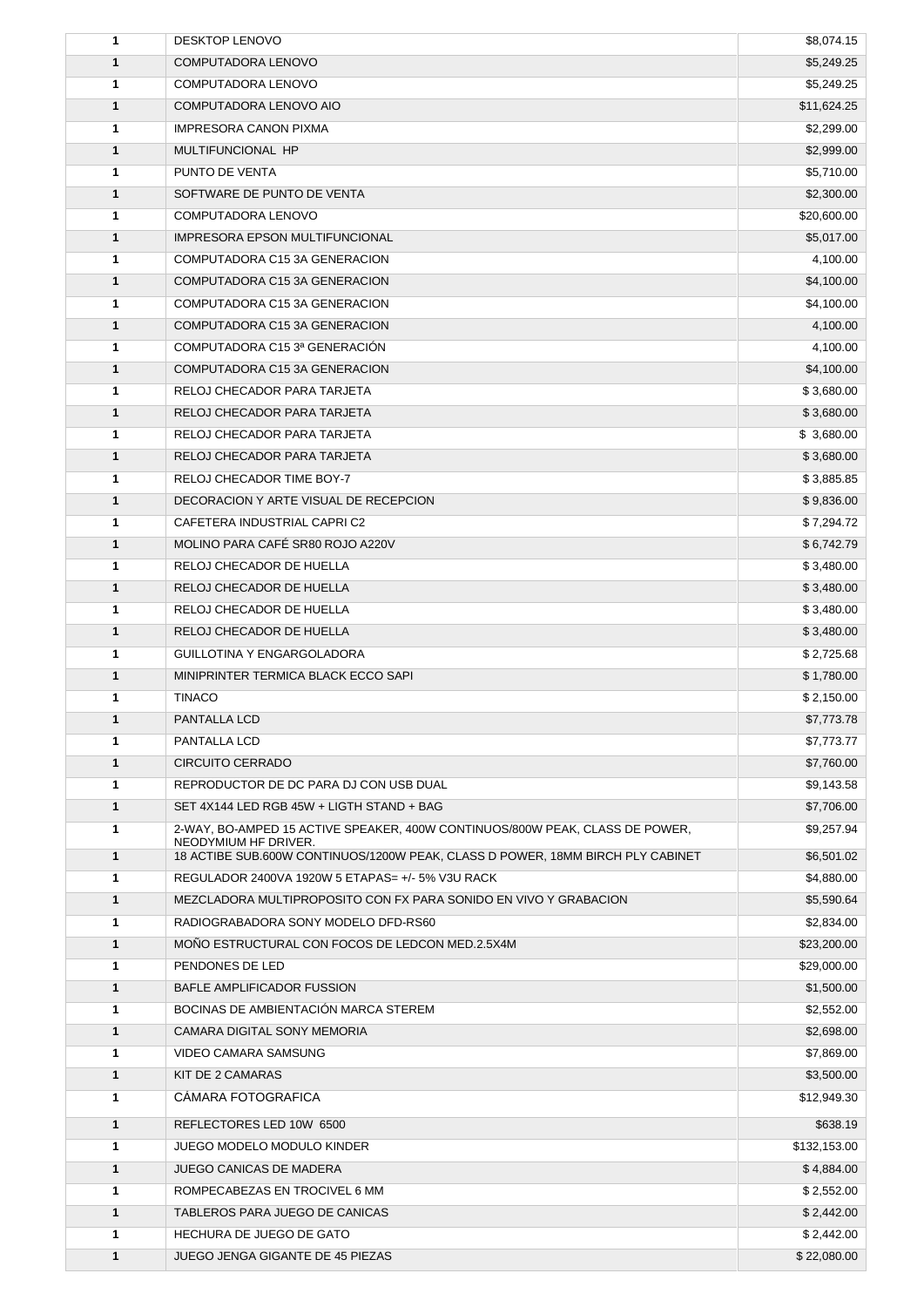| $\mathbf{1}$      | <b>COLUMPIO</b>                                        | \$5,220.00               |
|-------------------|--------------------------------------------------------|--------------------------|
| $\mathbf{1}$      | <b>PATINES</b>                                         | \$11,716.00              |
| 1                 | COPRESERO CHATTANOOGA                                  | \$6,534.00               |
| $\mathbf{1}$      | COPRESERO CHATTANOOGA                                  | \$6,534.00               |
| $\mathbf{1}$      | <b>LAMPARA LASER</b>                                   | \$3,826.05               |
| $\mathbf{1}$      | <b>ESTUCHE DE DIAGNOSTICO</b>                          | \$2,300.00               |
| 1                 | UNIDAD DENTAL HIDRAÚLICA FREMONT                       | \$20,000.00              |
| $\mathbf{1}$      | <b>CAMA DE MASAJE</b>                                  | \$3,240.00               |
| 1                 | CAMA DE MASAJE                                         | \$3,240.00               |
| 1                 | AUTOCLAVE CRISTOFOLI 21 ACERO INOXIDABLE               | \$19,594.00              |
| $\mathbf{1}$      | PIEZA DE BAJA DE DOS ENTRADAS PIEZA DE MANO SINLUZ     | \$6,117.10               |
| $\mathbf{1}$      | PIEZA DE BAJA                                          | \$7,196.14               |
| 1                 | SILLA PARA MASAJE                                      | \$3,949.99               |
| $\mathbf{1}$      | SILLA PARA MASAJE                                      | \$3,949.99               |
| 1                 | <b>ARCO SANITIZANTE</b>                                | \$33,408.00              |
| 1                 | <b>ARCO SANITIZANTE</b>                                | \$33,408.00              |
| 1                 | NANOSTATION LOCO M2 (ANTENA PARA WI-FI                 | \$1,502.20               |
| $\mathbf{1}$      | NANOSTATION LOCO M2 (ANTENA PARA WI-FI                 | \$1,502.20               |
| $\mathbf{1}$      | <b>VENTILADORES</b>                                    | \$4,494.00               |
| $\mathbf{1}$<br>1 | RADIOS PORTATILES KENWOOD<br>RADIOS PORTÁTILES KENWOOD | \$2,378.00               |
| $\mathbf{1}$      | RADIOS PORTÁTILES KENWOOD                              | \$2,378.00<br>\$2,378.00 |
| 1                 | RADIOS PORTÁTILES KENWOOD                              | \$2,378.00               |
| $\mathbf{1}$      | RADIOS PORTÁTILES KENWOOD                              | \$2,378.00               |
| 1                 | RADIOS PORTÁTILES KENWOOD                              | \$2,378.00               |
| $\mathbf{1}$      | <b>BOMBA MONOFASICA</b>                                | \$3,045.97               |
| 1                 | TANQUE DE 3000 LITROS                                  | \$3,500.02               |
| $\mathbf{1}$      | <b>BOMBA MONOFÁSICA</b>                                | \$2,130.00               |
| 1                 | TOLDO CAFETERIA VAGON                                  | \$3,950.00               |
| $\mathbf{1}$      | ARCHIVERO BLANCO 3 GAVETAS                             | \$1,300.00               |
| 1                 | SILLA EJECUTIVA GIRATORIA VINIL.NEGRO                  | \$1,500.00               |
| 3                 | SILLAS ISO BRAZO COLOR GRIS                            | \$2,100.00               |
| $\mathbf{1}$      | SILLA EJECUTIVA GIRATORIA GRIS                         | \$1,500.00               |
|                   |                                                        |                          |
| $\mathbf{1}$      | CAJA REGISTRADORA OLIVETTI                             | \$2,000.00               |
| 1                 | SILLÓN SEMIEJECUTIVO NEGRO RECLINABLE GIRATORIO        | \$1,949.99               |
| $\mathbf{1}$      | <b>ESCRITORIO CON ARCHIVERO Y CAJONES</b>              | \$5,950.00               |
| 1                 | SILLÓN EJECUTIVO EKONOMAYA GIRATORIO                   | \$1,681.04               |
| $\mathbf{1}$      | REFRIGERADOR 2 PUERTAS BLANCO                          | \$15,000.00              |
| 1                 | ARCHIVERO BLANCO 3 GAVETAS                             | \$1,300.00               |
| $\mathbf{1}$      | REFRIGERADOR COLOR GRIS                                | \$8,000.00               |
| 1                 | HORNO DE MICROHONDAS BLANCO LG                         | \$2,000.00               |
| $\mathbf{1}$      | CAMPANA CON CONDUCTO Y EXTRACTOR 4 MTS. 2 CODOS        | \$6,000.00               |
| 1                 | <b>BÁSCULA RHINO</b>                                   | \$2,500.00               |
| $\mathbf{1}$      | <b>EXTINGUIDOR</b>                                     | \$1,000.00               |
| $\mathbf{1}$      | <b>EXTINGUIDOR</b>                                     | \$1,000.00               |
| 1                 | OLLA EXPRESS 21 LITROS C/TAPA PRESTO                   | \$3,000.00               |
| 1                 | OLLA EXPRESS 21 LITROS C/TAPA PRESTO                   | \$3,000.00               |
| 1                 | OLLA EXPRESS 5 LITROS C/TAPA EKCO                      | \$1,000.00               |
| 1                 | OLLA EXPRESS 10 LITROS C/TAPA EKCO                     | \$1,300.00               |
| 1                 | VITRINA DE ACERO INOXIDABLE C/1 ENTREPAÑO DE ALUMINIO  | \$6,500.00               |